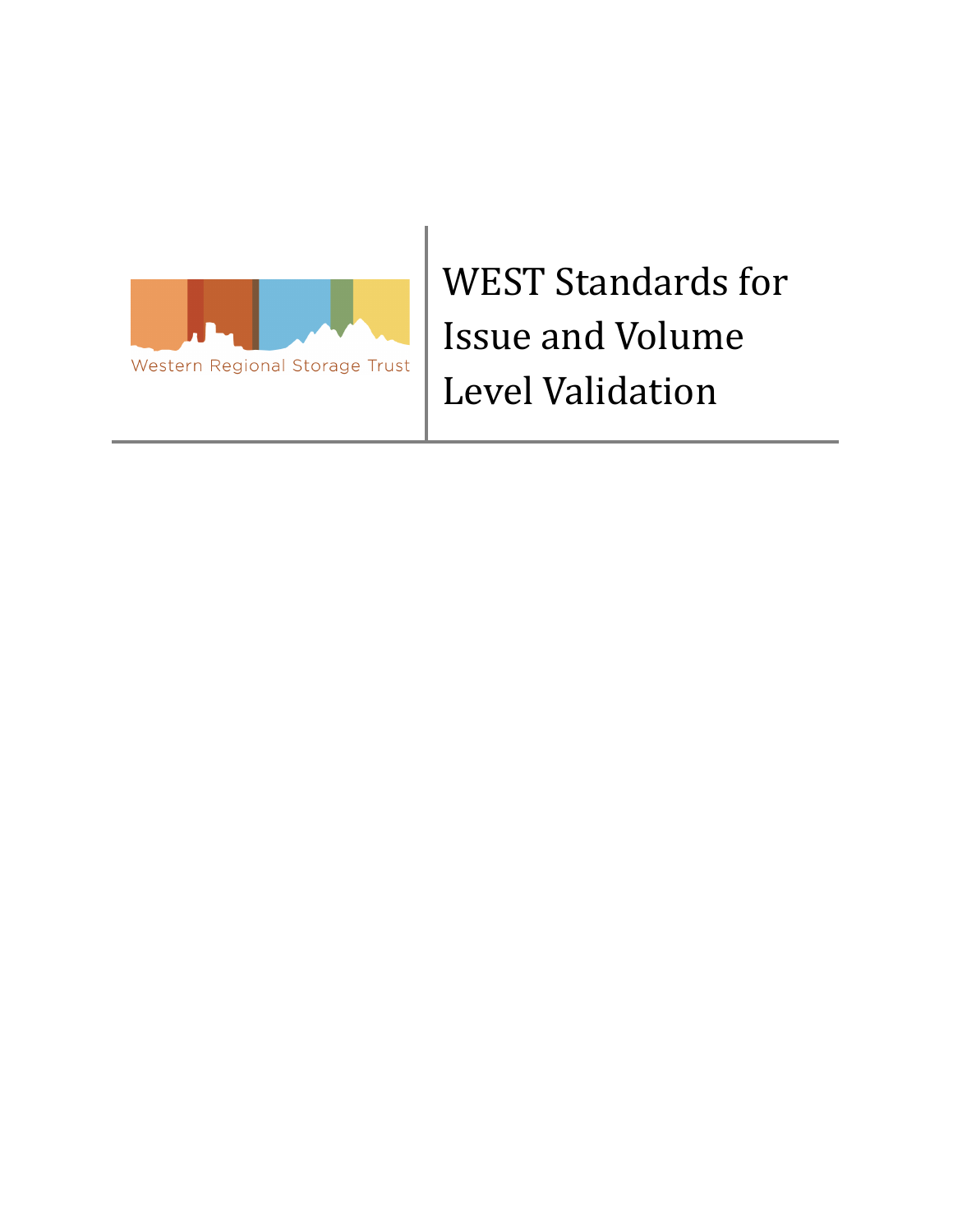# Introduction & Executive Summary

 In service of WEST's preservation goals, WEST Archive Builders have agreed to review certain materials being archived for WEST as described in the WEST Program [Statement.](https://cdlib.org/wp-content/uploads/2018/11/WESTProgramStatement.pdf)

 2.7. **Review of Materials (Validation):** Archive Builders agree to examine all newly-archived materials according to the requirements for the level of validation specified by the Operations and Collections Council for those materials.

 These Validation Standards provide an overview of validation requirements for each WEST Archive Type with detailed instructions for performing certain physical validation activities, including what effort is required for the Archives to be considered validated at each level. These instructions serve to define a "reasonable effort" for reviewing completeness and condition, and what reasonable steps Archivers should take to mitigate any completeness and condition problems they encounter in their local holdings for retained titles (including some aspects pertinent to the "calls for holdings" process).<sup>1</sup> Archive Builders are expected to adhere to these standards when archiving Silver and Gold titles; Archive Holders are encouraged to incorporate these standards when archiving Bronze, as they are able.

## Goals of Validation

 Validation instills confidence in the partners to know just what reasonable efforts have been made by the Archiver to secure a backfile that is complete (or as complete as possible with reasonable effort) and in good condition. WEST strives to archive the most complete possible copy of a journal backfile to ensure that the entirety of the print record is preserved and available for current and future scholars.

# Structure of the Validation Standards Document

 These Standards serve to outline WEST's validation requirements and activities during archiving, including descriptions of different physical processes and what actions WEST Archivers should take in response to specific completeness or condition problems they may encounter. This document also details the required and recommended validation activities for each WEST Archive Type. This document employs MARC terminology throughout, with an acknowledgement that some WEST members may be using non-MARC equivalents.

#### 1. [WEST Validation Requirements](#page-2-0)

 WEST requires different validation actions depending on Archive Type. Each Archive Type requires progressively more stringent validation actions, though all activities described below are encouraged for all Archive Types.

### 2. [Validation Activities](#page-3-0)

 WEST typically engages in two types of physical validation: for completeness and for condition. This section describes the steps Archivers should take to ensure a consistent approach to these activities.

WEST members who wish to provide feedback on this policy may do so by [submitting](https://cdlib.org/west/contact-west/) comments to the WEST project team through the WEST website. Edits and suggestions will be reviewed and, as appropriate, accepted by the WEST Operations and Collections Council (OCC). The OCC may review and update these Validation Standards periodically to ensure currency of the content.

<sup>&</sup>lt;sup>1</sup> Validation of materials received through calls for holdings is addressed throughout this document. Workflows for conducting calls for holdings using the AGUA Request Holdings tool are outlined in the [AGUA User Manual - Archive Builder Supplement](https://cdlib.org/wp-content/uploads/2021/09/WEST-AGUA-User-Manual-Archive-Builder-Supplement.pdf).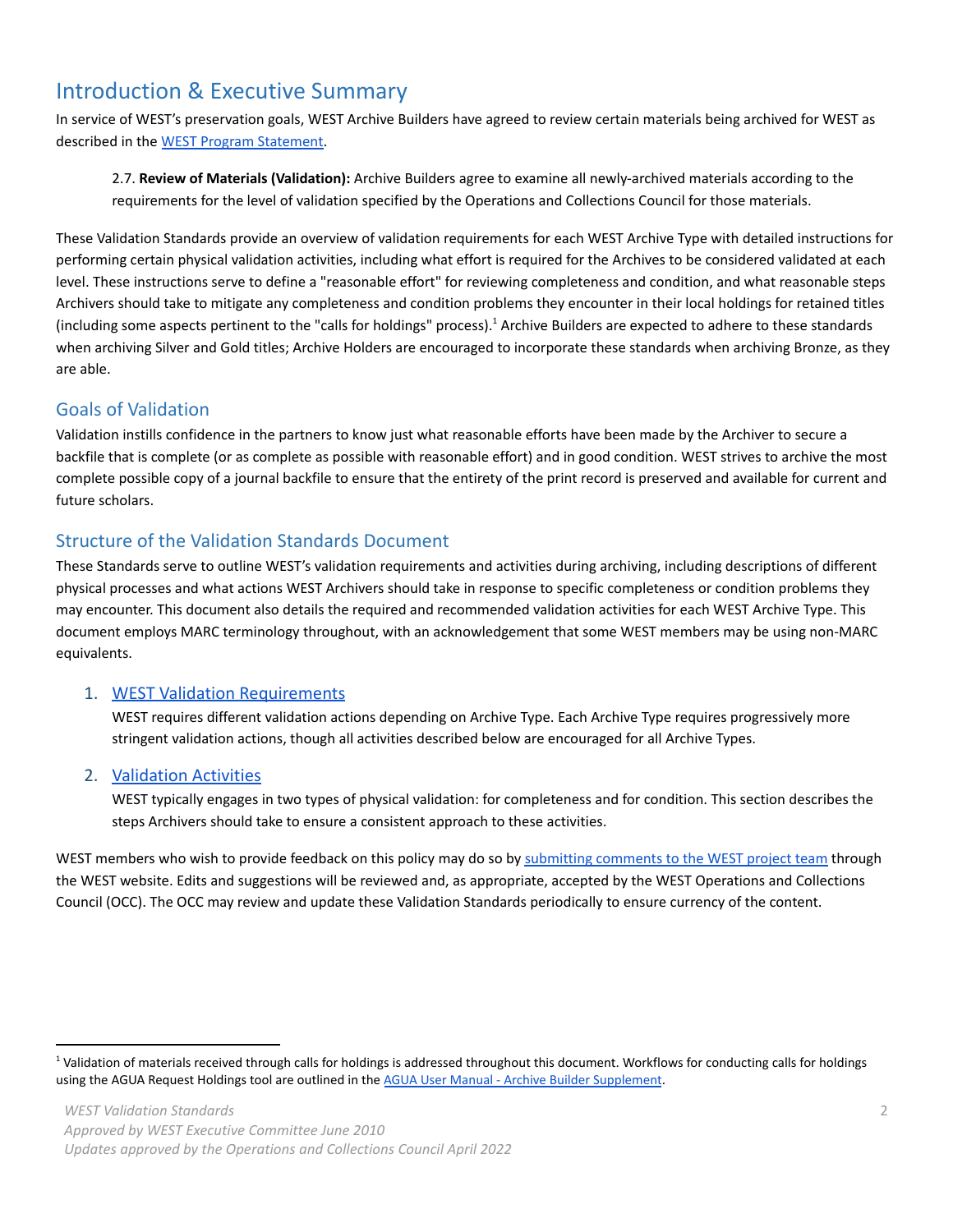# <span id="page-2-0"></span>1. WEST Validation Requirements

#### **Overview**

The WEST [Collections](https://cdlib.org/wp-content/uploads/2021/08/WEST-Collections-Model.pdf) Model describes physical validation as including two components: 1) the proactive compilation and verification of completeness of the backfile in a single location and 2) the verification of the condition of the material.<sup>2</sup> The effort put into verifying completeness and condition is balanced against the risk profile of the title, which determines its Archive Type.<sup>3</sup> Each Archive Type requires different activities that must take place for the materials to be considered archived for WEST. Materials considered to be at higher risk are assigned to the Silver or Gold Archive Type, which require a higher burden of verification and validation that must occur before the materials can be added to the WEST Archives. This approach allows WEST members to spend more time and effort archiving higher risk titles, with less effort on lower risk titles.

| <b>Archive</b><br><b>Type</b> | <b>Risk profile</b>                                                                                        | <b>Validation</b>                                                                 | <b>Gap Filling</b>                            | <b>Disclosure</b>                                    | <b>Archiving Members</b>                |
|-------------------------------|------------------------------------------------------------------------------------------------------------|-----------------------------------------------------------------------------------|-----------------------------------------------|------------------------------------------------------|-----------------------------------------|
| <b>Bronze</b>                 | Low risk: print &<br>electronic full text,<br>some with digital<br>preservation (e.g.<br>CLOCKSS)          | Not required                                                                      | Not required<br>(gifts/transfers<br>accepted) | Batch loaded, LHRs<br>w/583 fields                   | • Archive Holders<br>• Archive Builders |
| <b>Silver</b>                 | <b>Moderate risk: print</b><br>with selected text<br>access through<br>databases                           | • Volume-level<br>• Completeness<br>• Summary holdings<br>updated                 | Yes (active gap<br>filling)                   | LHRs w/ 583 fields, $+$<br>outcomes of<br>validation | Archive Builders                        |
| Gold                          | Higher risk: print<br>with electronic<br>abstracting or<br>indexing or no<br>electronic coverage<br>at all | • Issue-level<br>• Completeness and<br>condition<br>• Summary holdings<br>updated | Yes (active gap<br>filling)                   | LHRs w/ 583 fields, $+$<br>outcomes of<br>validation | Archive Builders                        |

Table 1. WEST Archive Type matrix<sup>4</sup>

#### Scope

 For all Archive Types, WEST Archive Holders and Builders are expected to perform all required archiving and validation activities on materials held from volume 1 of the published run through the designated end of backfile.<sup>5</sup> For titles archived in the Silver and Gold Archive Types, this includes physically validating holdings and seeking materials from WEST members through the "calls for holdings" process to fill gaps in local holdings. Print journal holdings may be contributed by one or many libraries, and members are expected to contribute holdings to support creating the most complete backfile possible. Archive Holders and Builders are also expected to accept offers of contributions to fill gaps or replace damaged materials as needed, whether the materials are offered from WEST members or from institutions beyond WEST. Archive Holders and Builders are encouraged to use tools designed to facilitate these contributions, such as the Journal Retention and Needs Listing ([JRNL](https://guides.uflib.ufl.edu/JRNL)) tool.

<sup>&</sup>lt;sup>2</sup> This document covers verification of completeness of the backfile and verification of the condition of materials to be added to the WEST Archive. Workflows related to proactive compilation of backfiles in a single location are outlined in the AGUA User [Manual - Archive Builder Supplement.](https://cdlib.org/wp-content/uploads/2021/09/WEST-AGUA-User-Manual-Archive-Builder-Supplement.pdf) <sup>3</sup> See The WEST Collections Model Appendix C: Title Categories and Appendix D: Archive Types for detailed information:

<https://cdlib.org/wp-content/uploads/2021/08/WEST-Collections-Model.pdf> <sup>4</sup> Source: <https://cdlib.org/west/west-archives/archive-types/>

<sup>&</sup>lt;sup>5</sup> See the WEST Disclosure Policy, "Collection scope and definition of 'backfile'" for details:

<https://cdlib.org/wp-content/uploads/2021/01/WEST-Disclosure-Policy.pdf>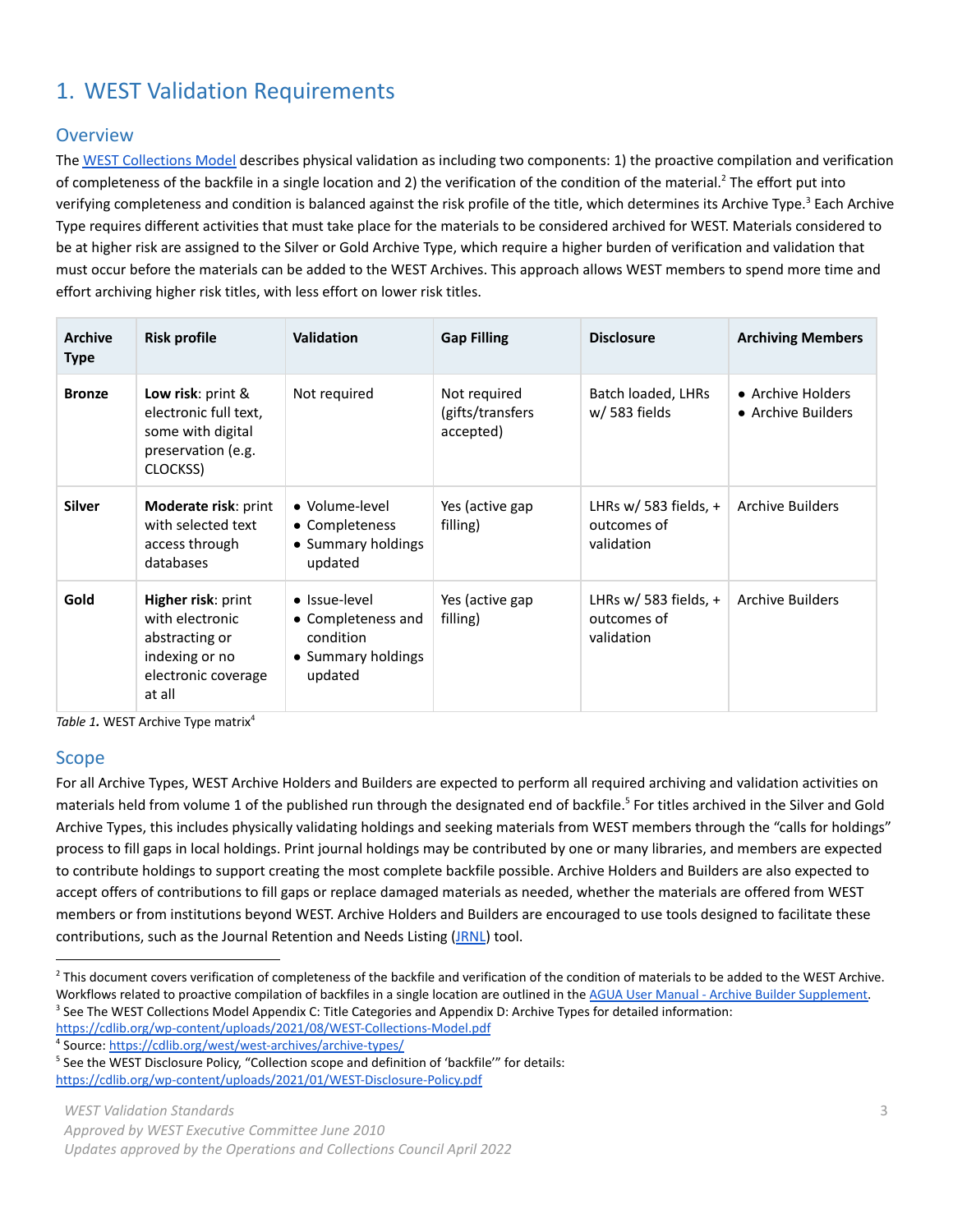Gaps and condition problems that remain after the conclusion of the validation and gap filling activities are recorded in 583 Action Notes fields in the holdings data for retained materials and in descriptive records in union catalogs.

## Requirements by Archive Type

 This section provides guidance on what validation activities Archivers should engage in by Archive Type, organized to include what is required (Good), recommended (Better), and ideal (Best). Specific instructions for each of the activities described here are detailed in following sections.

**Good**: The minimum requirement for the Archive Type.

**Better**: Information that Archivers are recommended to disclose as available.

 **Best**: Information that would be ideal for Archivers to disclose as available, but which may require more effort from the Archiver.

| <b>Archive Type</b> | Good                                                                                                     | <b>Better</b>                                                                  | <b>Best</b>                                                                    |
|---------------------|----------------------------------------------------------------------------------------------------------|--------------------------------------------------------------------------------|--------------------------------------------------------------------------------|
| <b>Bronze</b>       | No physical validation<br>required.                                                                      | Validation for completeness<br>at the volume level.                            | Validation for completeness<br>at the issue level. Seek gap<br>fills via JRNL. |
| <b>Silver</b>       | Validation for completeness<br>at the volume level. Seek gap<br>fills from WEST members.                 | Validation for completeness<br>at the issue level. Seek gap<br>fills via JRNL. | Validation for completeness<br>and condition at the issue<br>level.            |
| Gold                | Validation for completeness<br>and condition at the issue<br>level. Seek gap fills from<br>WEST members. | Seek gap fills via JRNL.                                                       |                                                                                |

*Table 2*. Summary of good/better/best validation activities by WEST Archive Type.

In general, higher levels of validation and disclosure (up to Gold requirements) are encouraged where feasible.

# <span id="page-3-0"></span>2. Validation Activities

# Validating for Completeness

 Reasonable efforts are made to compile a complete or near complete archive of a journal using the Archiver's local holdings as well as holdings contributed from other institutions to fill gaps in the Archiver's holdings. The holdings are compiled and duplicates are removed, creating a single archive of all published volumes, issues, and supplements. The archive is disclosed as a shared archive and known gaps are recorded in 583 Action Notes in the holdings records to facilitate the automated preparation of gaps lists (separate from holdings lists) and support discovery and resource sharing activities.

### Defining Completeness

 WEST defines a 'complete' archive as consisting of all volumes (when validating at the volume level) or issues and supplements (when validating at the issue level) published for the journal and its historical title variants from the first volume of the published run through the designated end of backfile (or until the year the publication ceased or was suspended).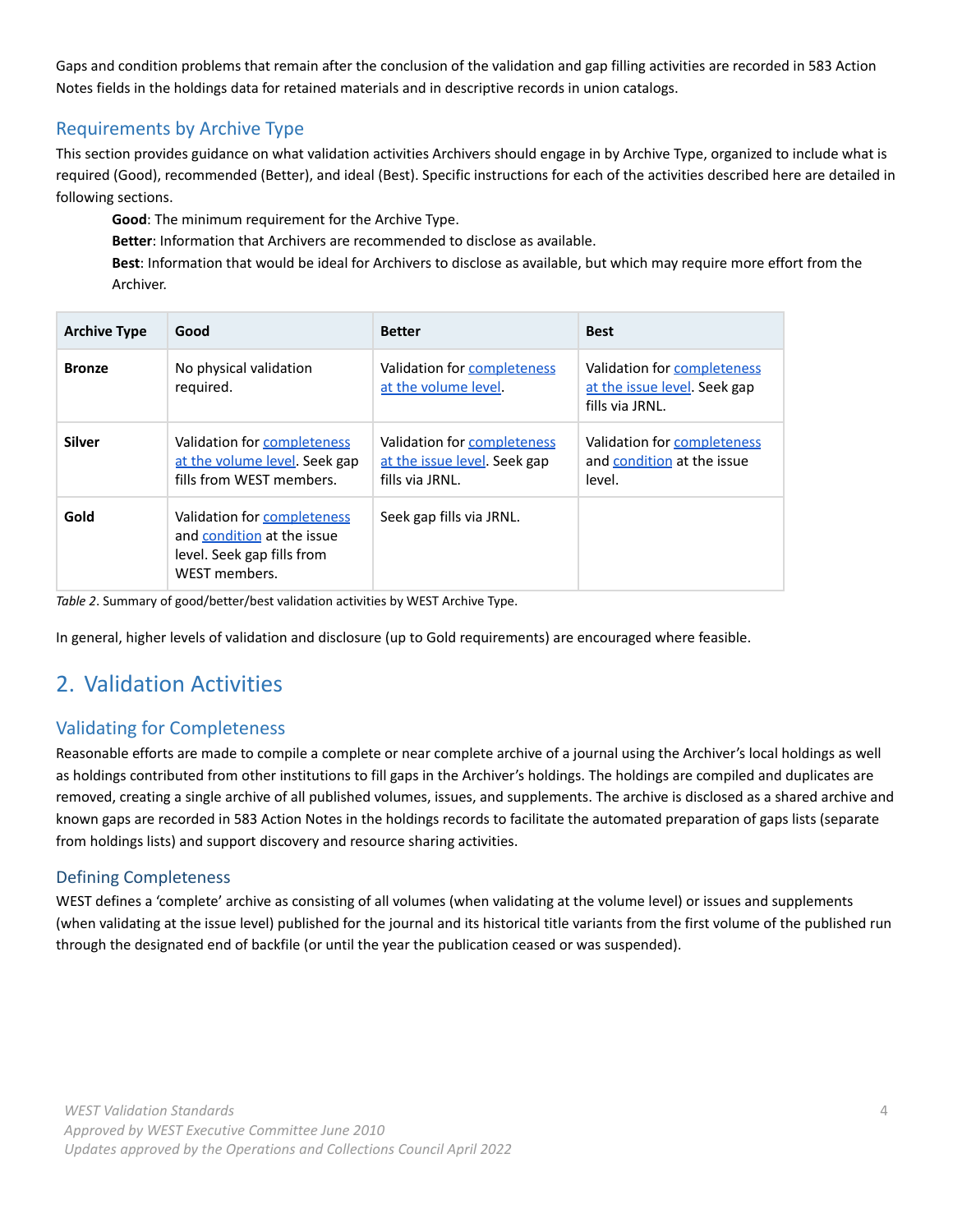In most cases, there is no single verifiable list of the complete publication history of a journal.<sup>6</sup> Completeness can be determined by consulting various sources including inspection of physical pieces, local catalog records, union catalog records, publisher's lists of historical volumes/issues, out-of-print vendors' catalogs, and advanced researchers with special knowledge about the publication.

#### Determining Completeness

The level of effort required to verify completeness depends upon

- the publication history for a journal
- the unit of publication for verification (i.e., volume or issue)
- libraries' physical holdings and willingness to contribute
- quality of bibliographic and holdings records, particularly in union catalogs

 A reasonable effort to determine the publication history of a journal and secure a complete archive involves consulting multiple sources. To be considered validated, the following three sources *must be* consulted:

- 1. The physical piece
- 2. Local catalog entries
- 3. Union catalog entries (e.g., WorldCat)

 The following additional sources *do not* need to be consulted for the archive to be considered validated. These are acknowledged here and explicitly *excluded* from the validation requirements in order to manage the level of effort placed on verifying completeness (though Archivers may choose to include some or all of these sources in their validation efforts, as time and resources allow).

- 4. Publisher lists. Publishers may maintain lists of the historical issues and volumes published for a journal.
- 5. Electronic holdings list (or lists for other formats.) Lists of historical issues and volumes published for a journal in alternate formats may be available.
- 6. Users, researchers. Advanced researchers may have knowledge of specific important issues, articles or other historic content published in a journal.

Consultation of each source implies an additional effort.

- **● Good**: Consult the physical piece, local catalog entries, and union catalog entries (e.g., WorldCat)
- **● Better**: Consult publisher lists and/or electronic holdings lists (or lists for other formats)
- **● Best**: Consult users and researchers with deep knowledge of the publication

#### <span id="page-4-0"></span> *Volume-level completeness validation activities*

When validating for completeness at the volume level, the following actions should be taken:

- 1. Review the enumeration pattern of the volumes by inspecting the physical pieces.
	- a. Look at the binding labels, volume, issue and date statements printed on the exterior or notated elsewhere on the physical piece.
	- b. Look for obvious gaps in enumeration.
- 2. Accession all of the volumes present into the Shared Print Journal Archive.
	- a. Update the Summary Holdings for the journal, disclose the validation activities in the holdings record 583 field, and record any completeness problems (as described in the WEST [Disclosure](https://cdlib.org/wp-content/uploads/2021/01/WEST-Disclosure-Policy.pdf) Policy).
- 3. If there are gaps in enumeration (volumes are missing or out of sync with the binding, volume and date statements), consult library bibliographic records to verify the publication history.
	- a. If this consultation indicates that published volumes are indeed missing from the held backfile, consult the [Decision](#page-8-0) Matrix and [Expected](#page-8-0) Actions table for next steps to resolve completeness problems.

<sup>&</sup>lt;sup>6</sup> Research libraries tend to have a more complete understanding of a journal's publication history than the publisher. If an archive exists that has been validated to a higher standard (i.e. a page-validated archive), assume that that archive has the most complete list of a publication's history. The holdings for the volume- or issue-validated archive should be validated against the page-validated archive's inventory check-list.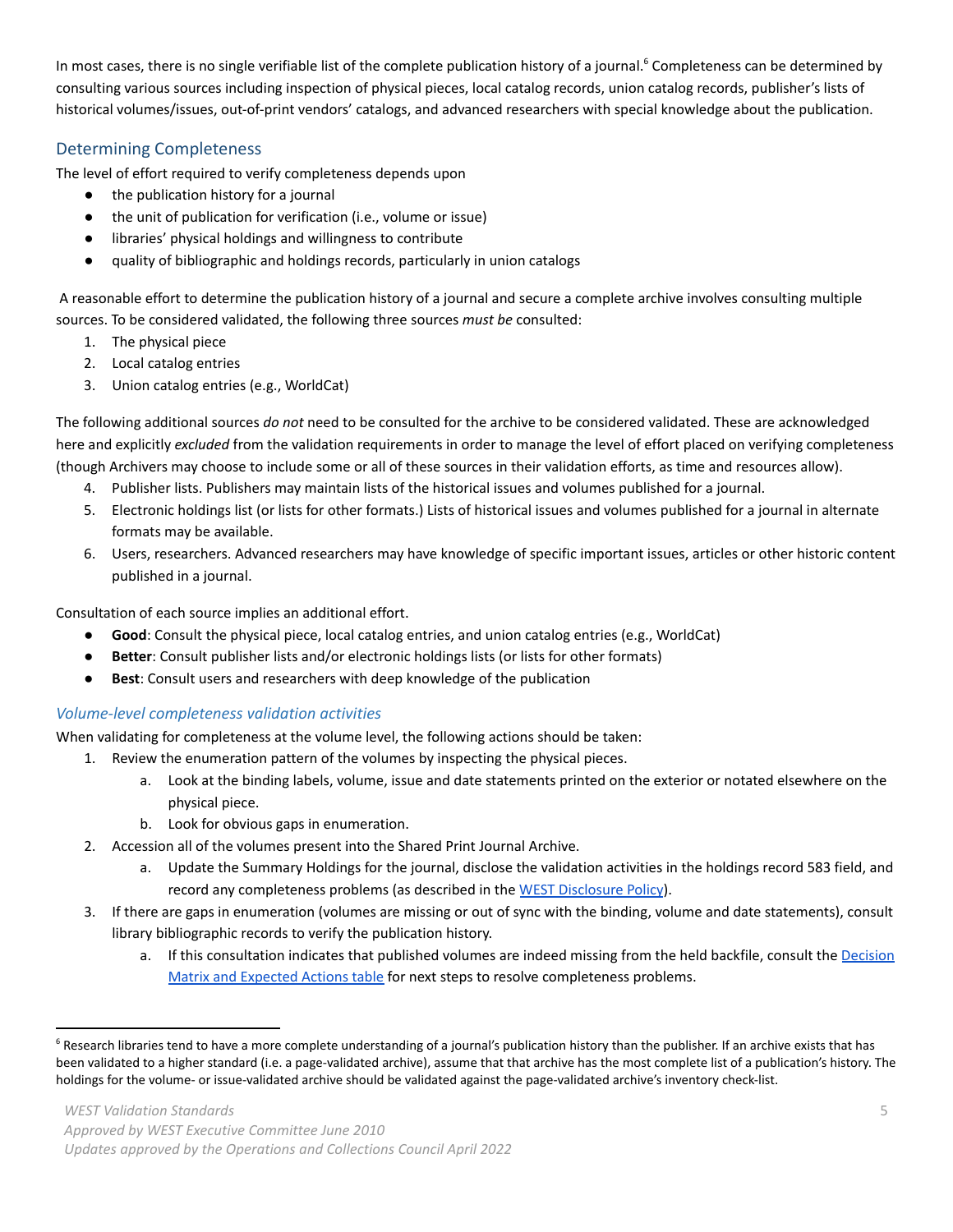b. If materials are contributed by other institutions to fill gaps in the retained holdings, follow the above volume-level completeness validation activities, update the Summary Holdings for the journal and record any remaining completeness problems (as described in the WEST [Disclosure](https://cdlib.org/wp-content/uploads/2021/01/WEST-Disclosure-Policy.pdf) Policy).

 Volume-level validation for completeness is required for Silver Archives and is encouraged for Bronze Archives as time and resources allow.

#### <span id="page-5-0"></span> *Issue-level completeness validation activities*

When validating for completeness at the issue level, the following actions should be taken:

- 1. Review the enumeration pattern of the issues by inspecting the physical pieces.
	- a. Look at the binding labels, volume, issue and date statements printed on the exterior or notated elsewhere on the physical piece.
	- b. Flip through the text block of the physical volume or issue (if unbound).
	- c. Review issue and date statements of each issue and supplement in order to confirm which issues and supplements are present
- 2. Accession all of the issues present into the Shared Print Journal Archive.<sup>7</sup>
	- a. Update the Summary Holdings for the journal, disclose the validation activities in the holdings record 583 field, and record any completeness problems (as described in the WEST [Disclosure](https://cdlib.org/wp-content/uploads/2021/01/WEST-Disclosure-Policy.pdf) Policy).
- 3. If issues are missing or out of sync with the binding, volume, issue and date statements, consult library bibliographic records to verify the publication history.
	- a. If this consultation indicates that published issues are indeed missing from the held backfile, consult the [Decision](#page-8-0) Matrix and [Expected](#page-8-0) Actions table for next steps to resolve completeness problems.
	- b. If materials are contributed by other institutions to fill gaps in the retained holdings, follow the above volume-level completeness validation activities, update the Summary Holdings for the journal and record any remaining completeness problems (as described in the WEST [Disclosure](https://cdlib.org/wp-content/uploads/2021/01/WEST-Disclosure-Policy.pdf) Policy).

 Issue-level validation for completeness is required for Gold Archives and is encouraged for Silver and Bronze Archives as time and resources allow. When validating Gold Archives, it is highly recommended to perform [issue-level](#page-6-1) validation for condition at the same time as issue-level validation for completeness.

#### Disclosing completeness review and outcomes

 When validating WEST archives for completeness, Archivers should record this action and any completeness problems in a 583 Action Note where \$a is "completeness reviewed." The <u>WEST [Disclosure](https://cdlib.org/wp-content/uploads/2021/01/WEST-Disclosure-Policy.pdf) Policy</u> contains detailed information about recording and disclosing WEST archiving activities, including completeness validation and completeness problems.<sup>8</sup>

The following *completeness* problems must be disclosed in the retention record:

- Binding patterns vary
- Missing (volumes or issues)
- Reprints

 If, while determining completeness, the Archiver identifies information that is not included in the OCLC WorldCat record for the title, WEST strongly encourages updating the OCLC WorldCat record.<sup>9</sup>

<sup>&</sup>lt;sup>7</sup> If validating Gold Archives, also complete the condition [validation](#page-6-1) steps at the issue level before accessioning materials into the WEST Archives. <sup>8</sup> See WEST Disclosure Policy, "Required and recommended disclosure information by Archive Type" (pg 5) and Appendix 1 (pg 11): <https://cdlib.org/wp-content/uploads/2021/01/WEST-Disclosure-Policy.pdf>

 $9$  Depending on whether the OCLC WorldCat record is CONSER authenticated, this may be done locally, with assistance from another institution (WEST or other affiliation), or by emailing [bibchange@oclc.org](mailto:bibchange@oclc.org) and supplying appropriate documentation to support the change. The CONSER Cataloging Manual is available for review on the Library of Congress' website: <https://www.loc.gov/aba/pcc/conser/more-documentation.html>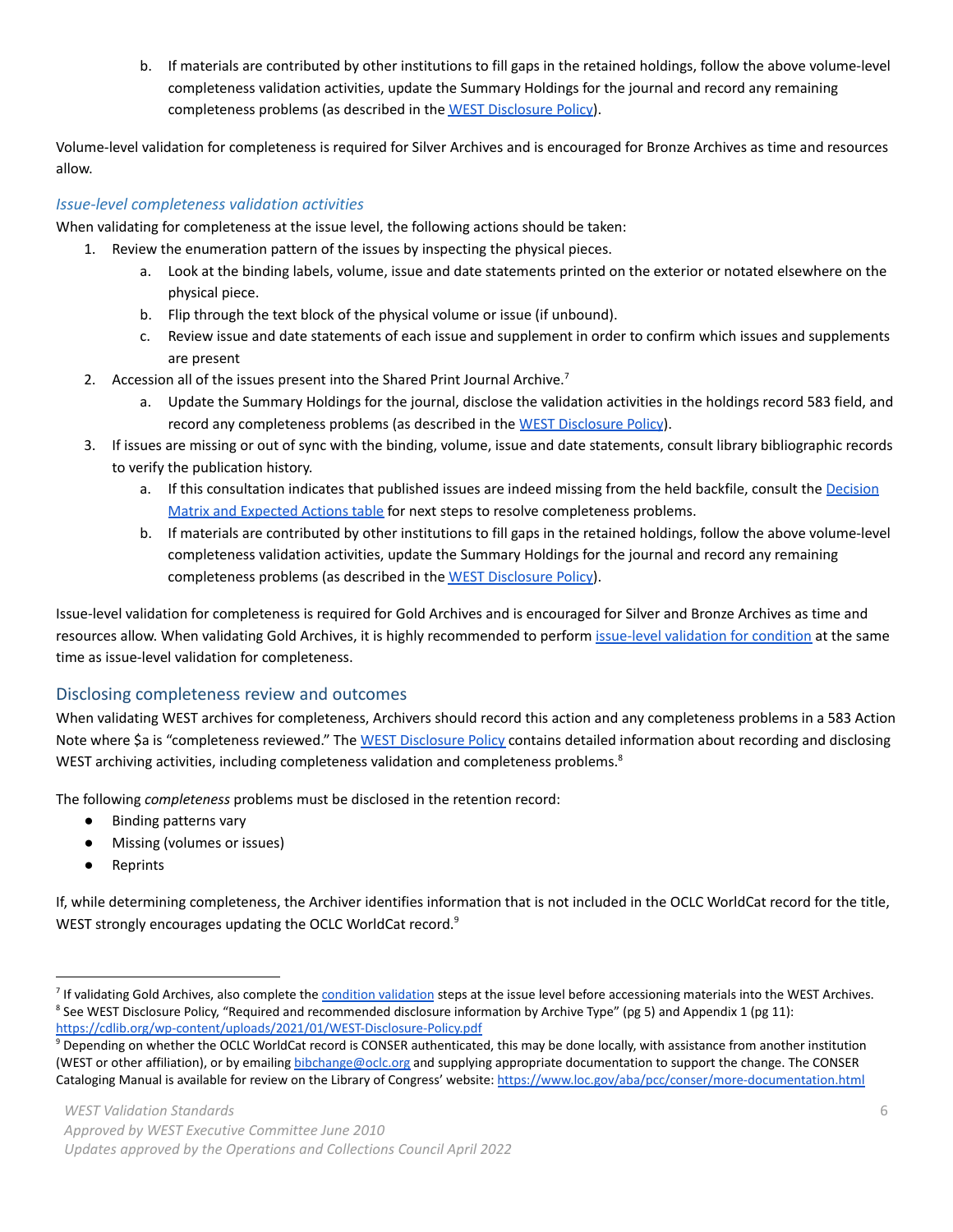# <span id="page-6-1"></span>Validating for condition

 Reasonable efforts are made to identify materials that are in the best, readable condition among WEST member holdings and that are capable of sustaining an agreed upon preservation [horizon.](https://horizon.10)<sup>10</sup>

 Issue-level validation for condition is required for Gold Archives. Volume- and/or issue-level validation for condition is encouraged for Silver and Bronze Archives as time and resources allow.

### Defining and determining 'best, readable condition'

 A shared print journal archive is in readable condition when the entire text block can be read by the human eye. When multiple readable copies are available, the copy that meets the most of the acceptable conditions is [selected.](https://selected.11)<sup>11</sup>

#### <span id="page-6-0"></span> *Condition validation activities*

When validating for condition at any level, the following actions should be taken:

- 1. Begin with an inspection of the physical pieces.
	- a. If the physical piece shows signs of obvious or extensive exterior damage or other condition problems, refer to local policies regarding disposition or remediation before moving to the next step.
- 2. Flip through the complete text block of the physical volume or issue (if unbound).
	- a. Look at the binding and sewing for indications of loose pages or tight bindings.
	- b. Review the text block for highlighting, underlining, and marginalia.
	- c. Test some pages for sufficient flexibility to sustain photocopying

Materials are accepted (or not) into the Shared Print Journal Archive based on numerous criteria, described in the <u>[Decision](#page-8-0) Matrix</u>. In some cases, action must be taken to remedy and/or document the condition before the volumes and issues can be accepted into the archive.

 If materials are contributed by other institutions to replace damaged materials in the retained holdings, follow the above condition validation activities, update the Summary Holdings for the journal, and record any remaining condition problems (as described in the WEST [Disclosure](https://cdlib.org/wp-content/uploads/2021/01/WEST-Disclosure-Policy.pdf) Policy).

#### Disclosing condition review and outcomes

 When validating WEST archives for condition, Archivers should record this action and any condition problems in a 583 Action Note where \$a is "condition reviewed." The <u>WEST [Disclosure](https://cdlib.org/wp-content/uploads/2021/01/WEST-Disclosure-Policy.pdf) Policy</u> contains detailed information about recording and disclosing WEST archiving activities, including condition validation and condition [problems.](https://problems.12)<sup>12</sup>

The following *condition* problems<sup>13</sup> must be disclosed in the retention record:

- Brittle paper
- Highlighting/underlining
- Marginalia
- Tight binding

<https://www.oclc.org/en/services/shared-print-management/metadata-guidelines.html> (see section "Preferred ‡l Status terms when ‡a = "condition reviewed")

 *Updates approved by the Operations and Collections Council April 2022*

<sup>&</sup>lt;sup>10</sup> The time period for which the physical material is expected to last in readable condition when stored in defined environmental conditions. For WEST, the preservation horizon is 25 years from the start of the program (December 31, 2035).

<sup>&</sup>lt;sup>11</sup> See the Decision Matrix in **[Appendix 1](#page-8-0)** for guidance on making decisions when the best copy cannot be determined.

<sup>&</sup>lt;sup>12</sup> See WEST Disclosure Policy, "Required and recommended disclosure information by Archive Type" (pg 5) and Appendix 1 (pg 11): <https://cdlib.org/wp-content/uploads/2021/01/WEST-Disclosure-Policy.pdf>

<sup>&</sup>lt;sup>13</sup> Terms are taken from the OCLC Detailed Metadata Guidelines for Shared Print:

 *Approved by WEST Executive Committee June 2010*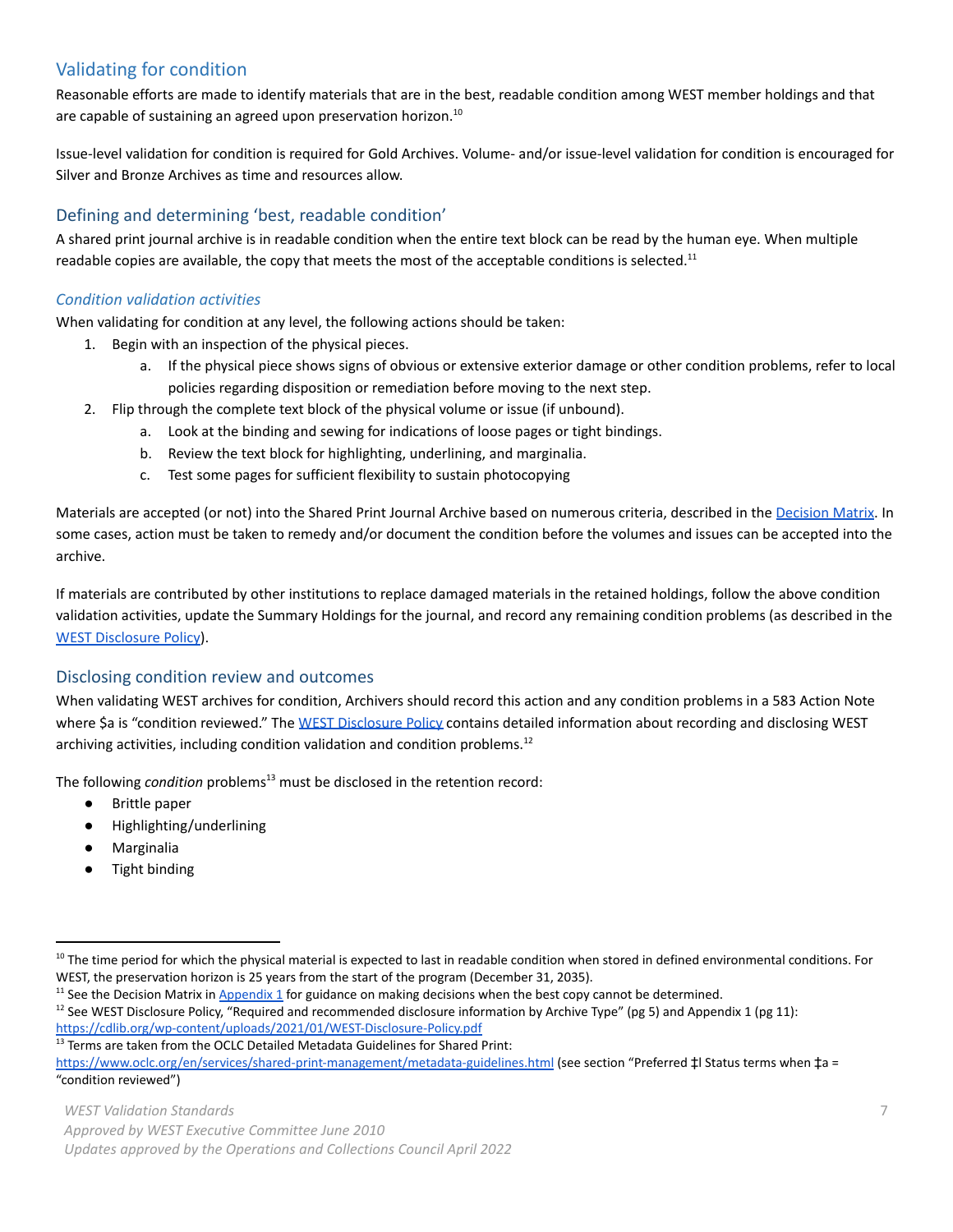## Revalidation under specific circumstances

 Typically, Silver and Gold archives will be validated once, as they are accessioned into the WEST Archives. Storage of these materials in facilities that have environmental and access controls reduces the likelihood of significant change to the materials or the completeness of the holdings. Revalidation of Silver and Gold materials is required under the following circumstances:

- **● Resource sharing**. If WEST materials are used to fulfill physical circulation or returnable resource sharing requests (for internal or external users), the materials should be revalidated upon return before they are reshelved in the storage facility. Revalidation confirms that the materials are still complete and in acceptable condition. If materials are no longer complete or in acceptable condition, Archivers should consult the Decision Matrix in [Appendix](#page-8-0) 1 for next steps in addressing the problems.
- **● Missing materials**. If retained materials are found to be missing (due to shelving error, mutilation, etc), the Archiver should initiate local workflows to respond to the problem. If the materials cannot be located, the summary holdings and disclosure notes should be updated to note the missing materials. The Archiver should then consult the Decision Matrix in [Appendix](#page-8-0) 1 for next steps in addressing the problem.
- **● Disaster**. If a disaster befalls the collection (flood, fire, natural disaster, extensive mutilation, etc), the Archiver should alert the WEST project team and make all attempts to revalidate the affected collection as part of the cleanup and recovery effort. Problems found in the archives should be addressed according to the Decision Matrix in [Appendix](#page-8-0) 1. Archivers who experience catastrophic disasters should consult the WEST Guidelines for Replacing or [Transferring](https://cdlib.org/wp-content/uploads/2020/07/WEST-Guidelines-for-Replacing-or-Transferring-Archived-Titles.pdf) Archived Titles.

Additionally, periodic revalidation is encouraged for Bronze materials stored in open stacks.

 ● **Bronze in open stacks**. If Archivers elect to validate their Bronze archives that are shelved in open stacks, it is recommended that these materials be revalidated every few years to confirm their ongoing completeness or condition. The interval for revalidation should be recorded in the 583\$d where \$a is completeness reviewed or \$a condition reviewed.

 WEST Archivers may encounter other circumstances not listed here where they decide to revalidate part or all of their archived backfile. Any revalidation activities that are undertaken outside of the above circumstances are considered voluntary and are undertaken at the Archivers' discretion. Revalidation activities should follow the steps described in this document, and should be disclosed according to the WEST [Disclosure](https://cdlib.org/wp-content/uploads/2021/01/WEST-Disclosure-Policy.pdf) Policy.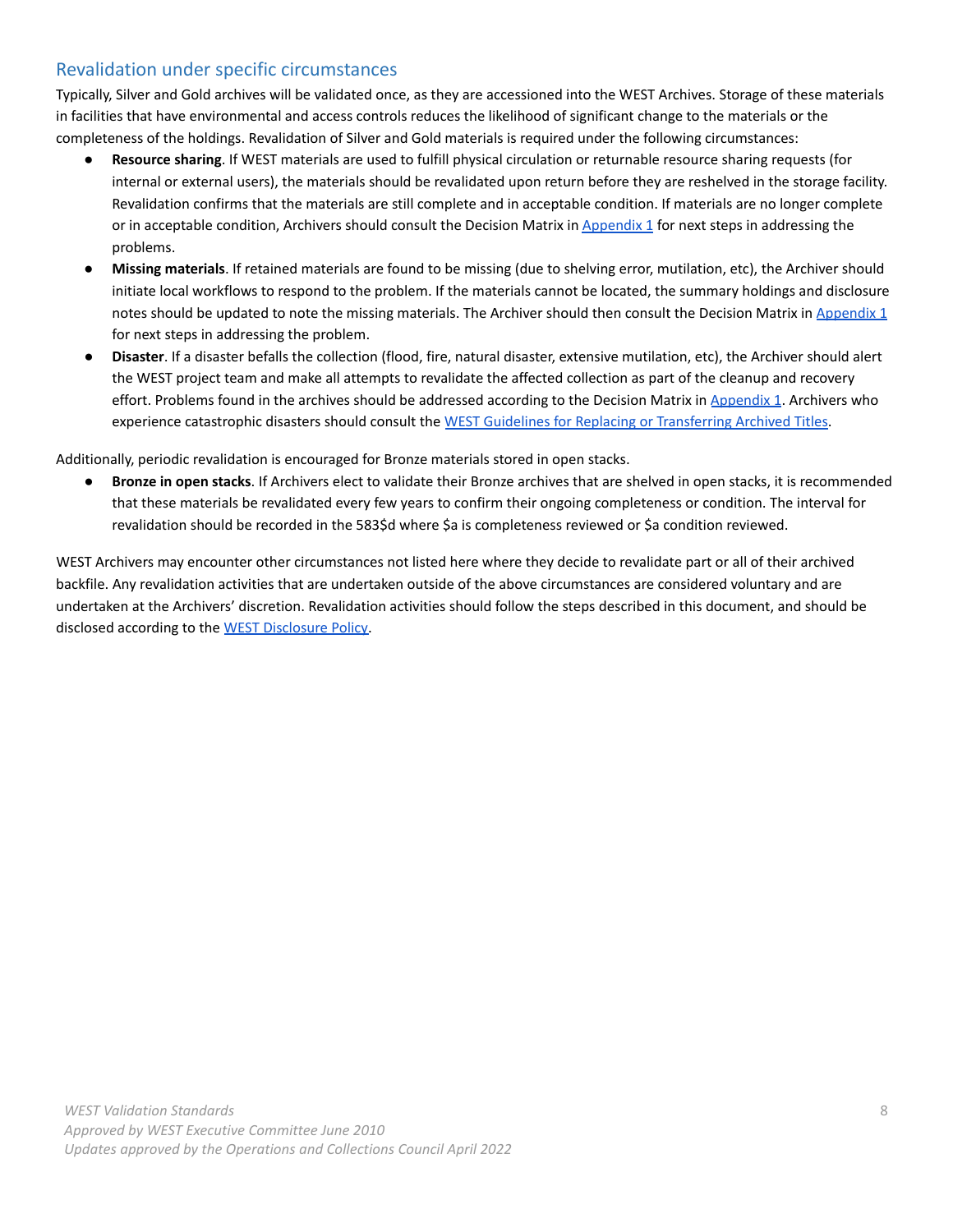# Appendix 1: Decision Matrix and Expected Actions

 When validating journal holdings, it is likely that multiple problems may be identified including problems of completeness, condition, or contribution. The following standard actions are expected and must be taken to address each problem. These actions are designed to keep validation effort to a reasonable minimum and to provide transparency across the partnership about actions taken to verify completeness and condition.

<span id="page-8-0"></span>

| <b>Archive Types</b> | <b>Problem Type</b> |    | Problem                                                                                                                                                                                                         | <b>Action</b>                                                                                                                                                                                                                                                                                                                                 |
|----------------------|---------------------|----|-----------------------------------------------------------------------------------------------------------------------------------------------------------------------------------------------------------------|-----------------------------------------------------------------------------------------------------------------------------------------------------------------------------------------------------------------------------------------------------------------------------------------------------------------------------------------------|
| Silver and Gold      | Contribution        | 1. | Content Partner does not wish to<br>contribute recent volumes or issues.                                                                                                                                        | Implement a 3 or 5 year rolling wall in the Shared Print Journal Archive agreement with<br>the Content Partner or seek another Content Partner.                                                                                                                                                                                               |
| Silver and Gold      | Contribution        | 2. | Complete or near complete holdings are<br>available among Content Partners, but<br>none of the partners are willing to<br>contribute a significant portion of the<br>older volumes or issues (backfile issues). | The entire journal is not a candidate for the Shared Print Archive. Remove the journal<br>from the Shared Print program. If a portion of the Shared Print Archive has already been<br>processed, annotate the remaining unprocessed issues as missing issues in descriptive<br>records in union catalogs and discontinue work on the journal. |
| Silver and Gold      | Completeness        | 3. | Missing volumes.                                                                                                                                                                                                | Seek missing volumes from Content Partners. If none are available, annotate the missing<br>volumes in descriptive records in union catalogs.                                                                                                                                                                                                  |
| Silver and Gold      | Completeness        | 4. | Different binding patterns for a volume.                                                                                                                                                                        | Add multiple volumes. Do not dis-bind volumes or correct physical bindings. Document<br>binding differences in descriptive records in union catalogs to facilitate discovery.                                                                                                                                                                 |
| Gold Only            | Completeness        | 5. | Volumes with missing issues.                                                                                                                                                                                    | Accession multiple volumes into the Shared Print Journal Archive to complete the archive.<br>Document any remaining missing issues in descriptive records in union catalogs.                                                                                                                                                                  |
| Gold Only            | Completeness        | 6. | Missing issues. (for unbound issues)                                                                                                                                                                            | Seek missing issues from Content Partners. If none are available, document missing issues<br>in descriptive records in union catalogs.                                                                                                                                                                                                        |
| Gold Only            | Completeness        | 7. | Reprints.                                                                                                                                                                                                       | Seek another Content Partner. If no holdings are available among the Content Partners,<br>accession reprints into the Shared Print Journal Archive. Document which volumes contain<br>reprints in descriptive records in union catalogs.                                                                                                      |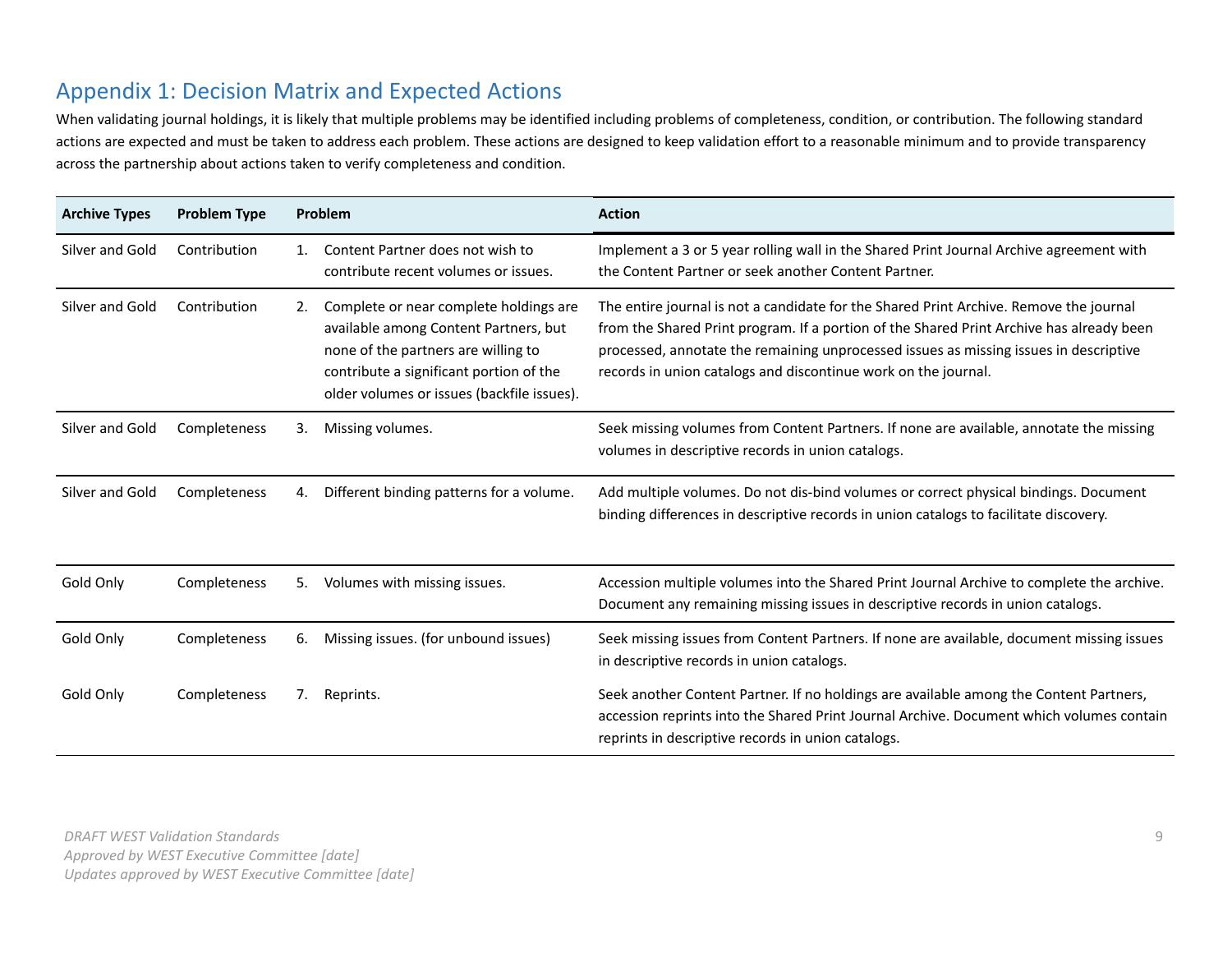| <b>Archive Types</b> | <b>Problem Type</b> | Problem                                                                       | <b>Action</b>                                                                                                                                                                                                                                                                                                                                                                                                                                                                                                                                                                                                |
|----------------------|---------------------|-------------------------------------------------------------------------------|--------------------------------------------------------------------------------------------------------------------------------------------------------------------------------------------------------------------------------------------------------------------------------------------------------------------------------------------------------------------------------------------------------------------------------------------------------------------------------------------------------------------------------------------------------------------------------------------------------------|
| Gold Only            | Completeness        | Missing advertisements, images (graphs,<br>8.<br>photographs).                | If upon a general inspection of the issues a significant number of advertisements or<br>images appear to be missing, seek another Content Partner. If no holdings are available<br>among the Content Partners, accession issues into the Shared Print Journal Archive.<br>Document which issues are missing advertisements in descriptive records in union<br>catalogs. It is not necessary to identify or enumerate all missing ads or images. Simply<br>record the fact that some ads and images are missing. Accession multiple volumes into<br>the Shared Print Journal Archive to complete the archive. |
| Gold Only            | Completeness        | Missing foldouts.<br>9.                                                       | If upon a general inspection of the issues a significant number of foldouts appear to be<br>missing, seek another Content Partner. If no holdings are available among the Content<br>Partners, accession issues into the Shared Print Journal Archive. Document which issues<br>are missing foldouts in descriptive records in union catalogs. It is not necessary to identify<br>or enumerate all missing foldouts. Simply record the fact that some foldouts are missing.                                                                                                                                  |
| Gold Only            | Completeness        | 10. Missing pages                                                             | If upon a general inspection of the issues a significant number of pages appear to be<br>missing, document which issues are missing pages in descriptive records in union catalogs.<br>It is not necessary to identify or enumerate all missing pages. Simply record the fact that<br>some pages are missing.                                                                                                                                                                                                                                                                                                |
| Gold Only            | Condition           | 11. Tight binding.                                                            | Seek another Content Partner. If no holdings are available among the Content Partners,<br>accession issues into the Shared Print Journal Archive. Document which volumes have<br>tight bindings in descriptive records in union catalogs.                                                                                                                                                                                                                                                                                                                                                                    |
| Gold Only            | Condition           | 12. Loose binding                                                             | No action necessary. This condition is acceptable. Accession the volume into the archive.                                                                                                                                                                                                                                                                                                                                                                                                                                                                                                                    |
| Gold Only            | Condition           | 13. Low quality binding/sewing                                                | No action necessary. This condition is acceptable. Accession the volume into the archive.                                                                                                                                                                                                                                                                                                                                                                                                                                                                                                                    |
| Gold Only            | Condition           | 14. Brittle paper                                                             | Document which volumes have brittle paper in union catalogs and accession the volume<br>into the archive.                                                                                                                                                                                                                                                                                                                                                                                                                                                                                                    |
| Gold Only            | Condition           | 15. Yellowed/Browning pages                                                   | No action necessary. This condition is acceptable. Accession the volume into the archive.                                                                                                                                                                                                                                                                                                                                                                                                                                                                                                                    |
| Gold Only            | Condition           | 16. Unreadable text block (e.g. glue damage,<br>printing mistakes, shot text) | Not permitted in the archive. Seek another Content Partner.                                                                                                                                                                                                                                                                                                                                                                                                                                                                                                                                                  |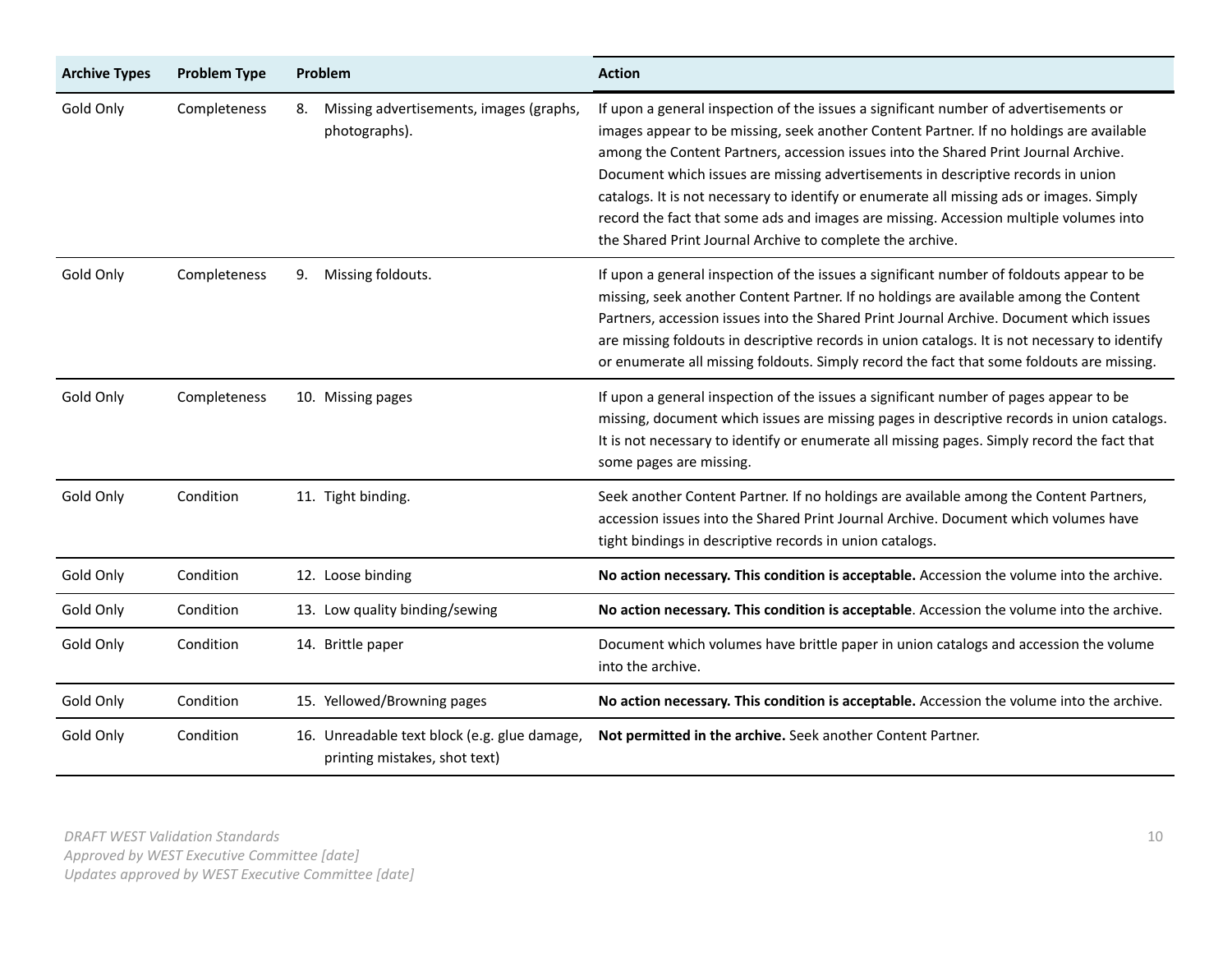| <b>Archive Types</b> | <b>Problem Type</b> | <b>Problem</b>                                           | <b>Action</b>                                                                                                                                                                                                                                                                                                                                                                                                             |
|----------------------|---------------------|----------------------------------------------------------|---------------------------------------------------------------------------------------------------------------------------------------------------------------------------------------------------------------------------------------------------------------------------------------------------------------------------------------------------------------------------------------------------------------------------|
| Gold Only            | Condition           | 17. Highlighting, marginalia, pencil and pen<br>markings | If a significant number of pages have highlighting or markings that render the text<br>unreadable, seek another Content Partner. Otherwise, accession the issues into the<br>Shared Print Archive and document that some pages have highlighting or markings in<br>descriptive records in union catalogs. Do not attempt to verify this at the page level, only<br>at a cursory level by flipping through the text block. |
| Gold Only            | Condition           | Loose or separated pages<br>18.                          | If more than 10 pages in a volume, seek another Content Partner. If none available, then<br>reattach the pages or tie the volume with acid free string per local policies, and accession<br>into the Shared Print Archive.                                                                                                                                                                                                |
|                      |                     |                                                          | If less than 10 pages in a volume, reattach the pages or tie the volume with acid free<br>string per local policies, and accession into the Shared Print Archive.                                                                                                                                                                                                                                                         |
| Gold Only            | Condition           | Missing issue covers<br>19.                              | Document which volumes have missing issue covers in union catalogs and accession the<br>volume into the archive.                                                                                                                                                                                                                                                                                                          |
| Gold Only            | Condition           | Separated issue covers<br>20.                            | Reattach the cover(s) or tie them with acid free string per local policies, and accession into<br>the Shared Print Archive.                                                                                                                                                                                                                                                                                               |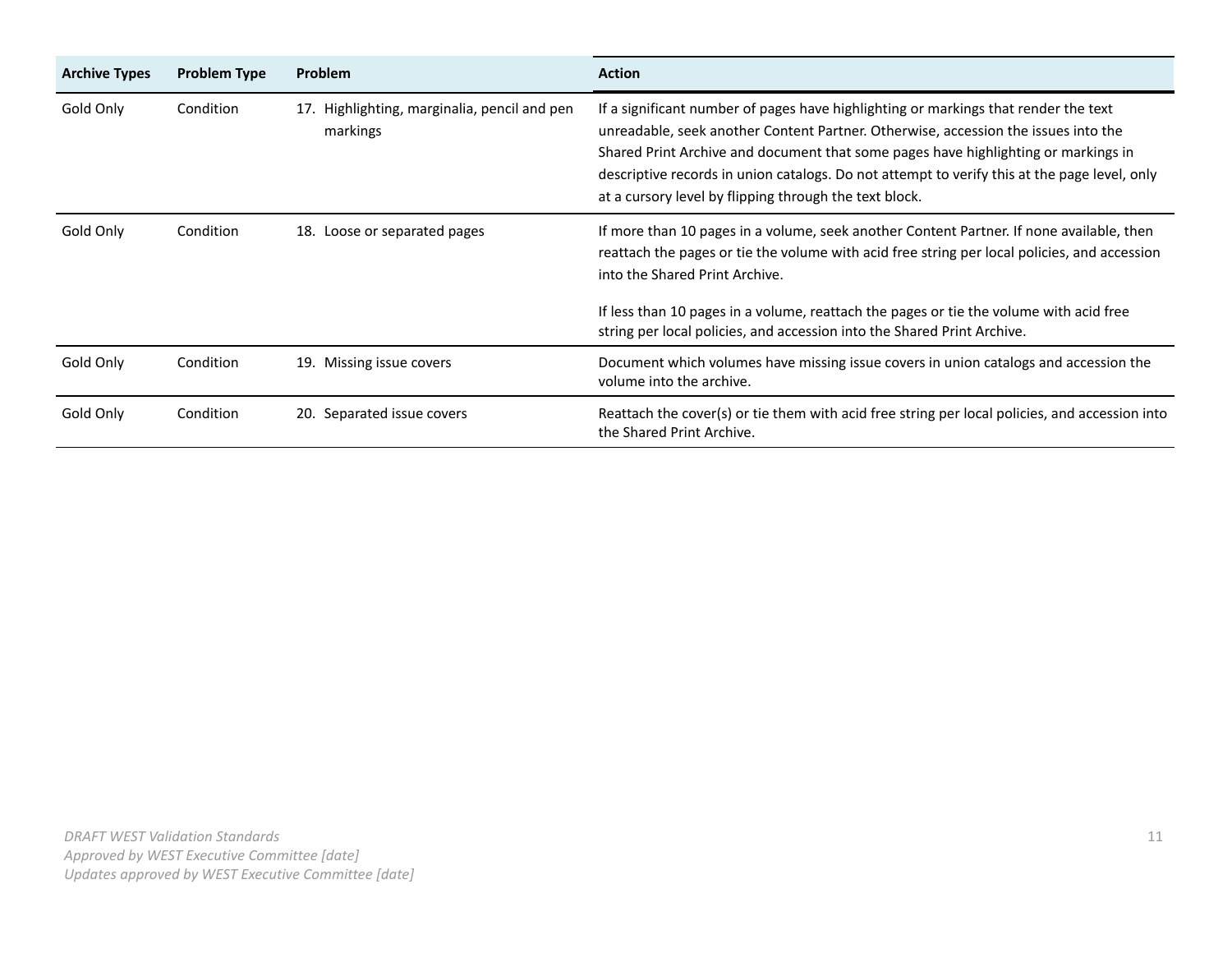# Appendix 2: Examples of Validation Disclosure

 The following are intended only as examples of records for materials retained as Bronze, Silver, and Gold for WEST to illustrate disclosing validation activities and outcomes. These examples illustrate the minimum requirements for each Archive Type. Examples are taken from disclosure records provided to WEST, and have been anonymized. Outputs from different ILSs are included to illustrate expected outputs from different systems.

### WEST Bronze title (Alma ILS Output) - no validation required

| LDR | 02039 cas a 2200565 i 4500                                                            |  |  |  |  |
|-----|---------------------------------------------------------------------------------------|--|--|--|--|
| 001 | 2234500610003421                                                                      |  |  |  |  |
| 004 | 9910550009703421                                                                      |  |  |  |  |
| 005 | 20200625104028.0                                                                      |  |  |  |  |
| 007 | t.a                                                                                   |  |  |  |  |
| 008 | 1107210u\\\\8\\\1001aaeng0110728                                                      |  |  |  |  |
| 022 | $\{\$ \$a0014-2565                                                                    |  |  |  |  |
| 035 | $\iota$ \ \$a (OCoLC) 1763869                                                         |  |  |  |  |
| 561 | \\\$aABC                                                                              |  |  |  |  |
| 583 | \\\$aCommitted to retain\$c20190621\$d20351231\$fWEST\$fWEST                          |  |  |  |  |
|     | Bronze\$uhttp://www.cdlib.org/services/west/docs/WESTProgramStatement.pdf             |  |  |  |  |
| 852 | 1\\$82234500610003421\$\$aABC\$bMAIN\$hOP31\$i.A28                                    |  |  |  |  |
| 853 | 33\$82234500610003421.1\$81\$av.\$i(year)                                             |  |  |  |  |
| 853 | 33\$82234500610003421.2\$82\$av.\$bno.\$i(year)                                       |  |  |  |  |
| 853 | 33\$82234500610003421.3\$83\$av.\$i(year)                                             |  |  |  |  |
| 863 | 3\\$82234500610003421.4\$81.1\$a50-73\$i1953-1959                                     |  |  |  |  |
| 863 | 4\\$82234500610003421.5\$82.1\$a74\$b1-4,6\$i1959\$wq                                 |  |  |  |  |
| 863 | $3\$ \$82234500610003421.6\$83.1\$a75-159\$i1959-1980\$x1953-1958, 1959 (incomplete), |  |  |  |  |
|     | 1960-1980\$zCANCELED v.159(1980)                                                      |  |  |  |  |

### WEST Silver title (III ILS Output) - volume-level validation for completeness

| LDR | 00660ny 22002053n 4500                                                                                  |  |  |  |  |
|-----|---------------------------------------------------------------------------------------------------------|--|--|--|--|
| 001 | . c10505222                                                                                             |  |  |  |  |
| 004 | b19431259                                                                                               |  |  |  |  |
| 005 | 20200615102732                                                                                          |  |  |  |  |
| 007 | ta                                                                                                      |  |  |  |  |
| 008 | 1107210u\\\\8\\\1001aaeng0110728                                                                        |  |  |  |  |
| 014 | \\\$a1588960\$bOCoLC                                                                                    |  |  |  |  |
| 022 | $0\$ \$a0041-1612                                                                                       |  |  |  |  |
| 030 | \\\$aTRNJA                                                                                              |  |  |  |  |
| 035 | $\iota$ \ \ \$a (OCoLC) 1588960                                                                         |  |  |  |  |
| 561 | \\\$aXYZ                                                                                                |  |  |  |  |
| 583 | $1\$ 3v.9:no.1 (1959: Mar.) -v.16:no.1 (1966: Mar.), v.16:no.3 (1966: Sept.) -v.51:no.3 (2              |  |  |  |  |
|     | 005:Dec.)\$acommitted to retain\$c20200630\$d20351231\$fWEST\$fWEST                                     |  |  |  |  |
|     | Silver\$uhttp://www.cdlib.org/services/west/docs/WESTProgramStatement.pdf                               |  |  |  |  |
| 583 | $1\$ 3v.9:no.1(1959:Mar.) -v.16:no.1(1966:Mar.), v.16:no.3(1966:Sept.) -v.51:no.3                       |  |  |  |  |
|     | (2005:Dec.)\$acompleteness reviewed\$c20200630\$fWEST\$fWEST                                            |  |  |  |  |
|     | Silver#ivolume-level#lmissing volumes#zmissing v.1-v.8                                                  |  |  |  |  |
| 852 | 1\\$aXYZ\$bmain\$hHE1\$i.T8                                                                             |  |  |  |  |
| 866 | $(0, 0.5880$ \$av.9:no.1(1959:Mar.)-v.16:no.1(1966:Mar.),v.16:no.3(1966:Sept.)-v.51:no<br>.3(2005:Dec.) |  |  |  |  |

 *DRAFT WEST Validation Standards Approved by WEST Executive Committee [date] Updates approved by WEST Executive Committee [date]*